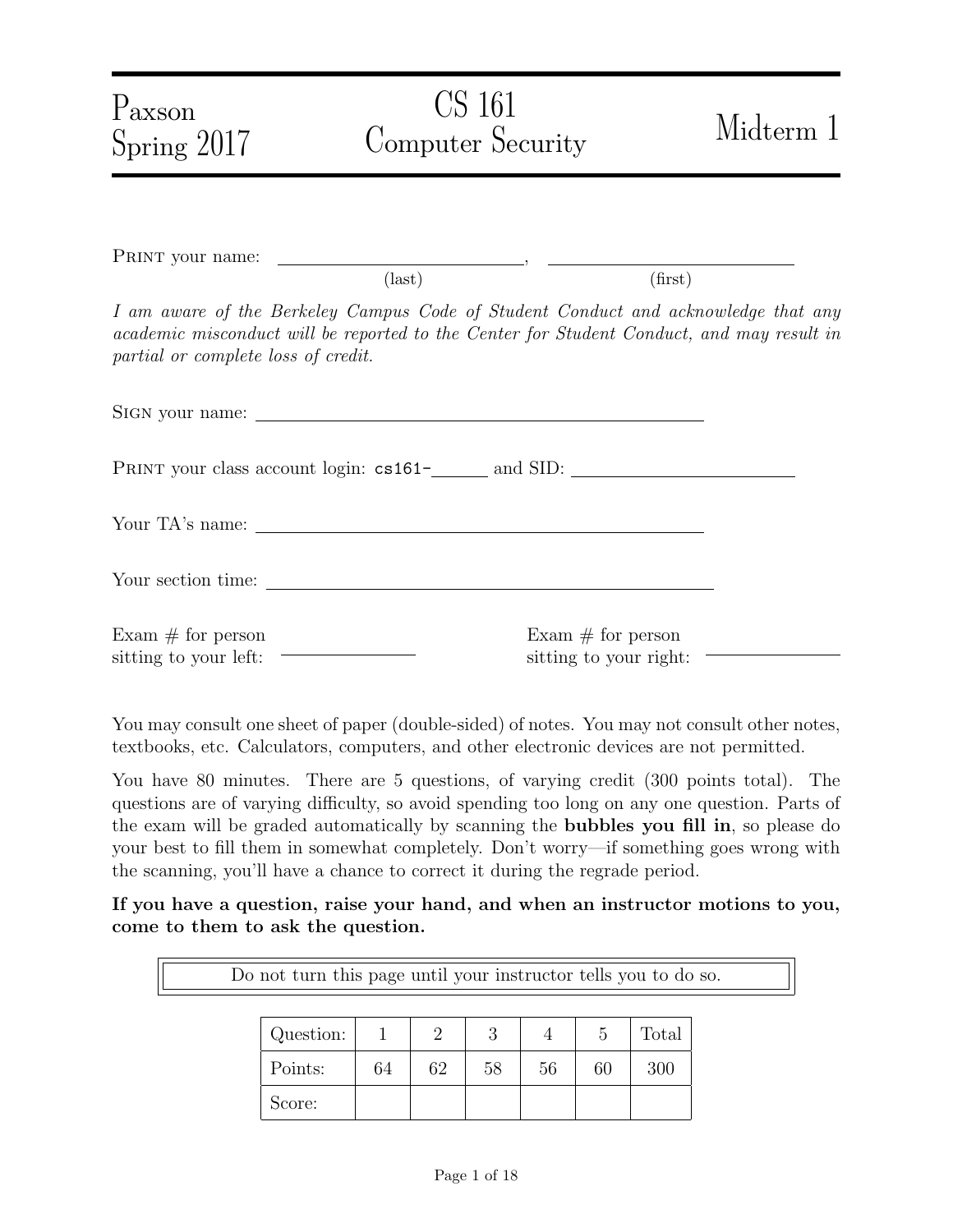#### Problem 1 True/False (64 points)

For each of the following, FILL IN THE BUBBLE next to True if the statement is correct, or next to False if it is not. Each correct answer is worth 4 points. Incorrect answers are worth 0 points. Answers left blank are worth 1 point.

(a) Framebusting allows Javascript in an outer page to access the cookies associated with an inner page loaded in an iframe.



(b) http://www.coolvids.com:3000/index.html is in the same origin as http://coolvids.com:3000/index.html.



(c) Browsers apply the Same Origin Policy to determine what URLs can be loaded in iframes.



(d) If Tyrion uses a browser with no code vulnerabilities and uses a unique, long password for every website he visits, then he will be safe against phishing attacks.

O True • False

(e) A recommended defense against clickjacking attacks is for servers to include an HTTP X-Frame-Options header in its replies.

(f) HTTP-Only Cookies are designed to prevent CSRF attacks.

 $O$  True  $\bullet$  False

 $O$  False

(g) An attacker can steal Alice's cookies for www.squigler.com by exploiting a buffer overflow vulnerability in Alice's browser.



Solution: The key concept underlying this question is that if an attacker can exploit a buffer overflow, they can inject code into Alice's browser that will make the browser do whatever they wish—including transmit cookies to a remote server.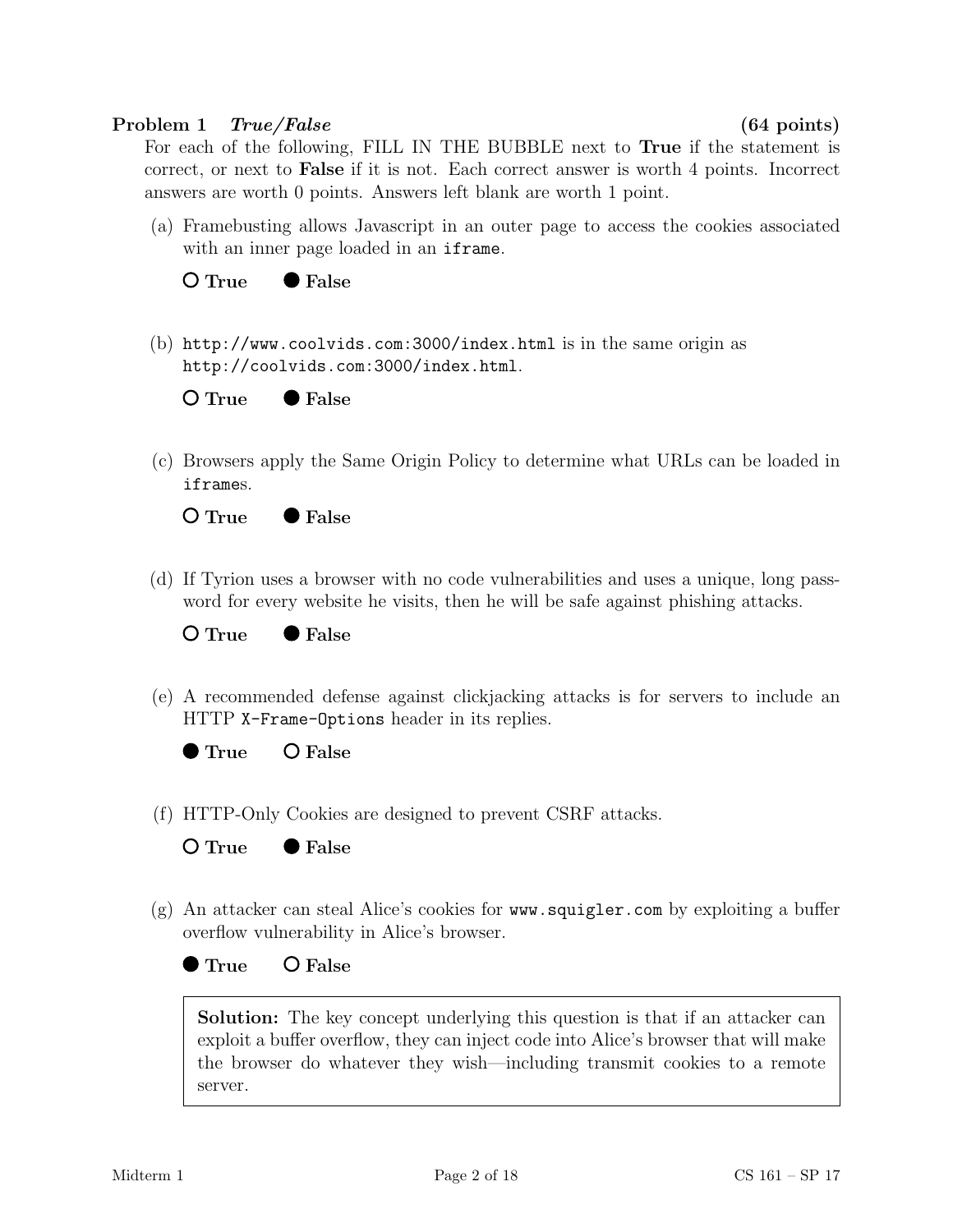(h) Executable Space Protection (e.g., DEP and W⊕X) is a defense against buffer overflow attacks.



(i) ASLR is a defense against buffer overflow attacks that requires operating system support.



(j) ASLR will prevent any attack that overflows local variables from executing injected code.

 $O$  True  $\bullet$  False

(k) Stack canaries are a defense against buffer overflow attacks that requires operating system support.

#### $O$  True  $\bullet$  False

Solution: A compiler can add the canary generation and checking without needing any extra functionality from the operating system.

(l) Stack canaries will prevent any attack that overflows local variables from executing injected code.

 $O$  True  $\bullet$  False

- (m) Stack canaries provide some protection against printf format string vulnerabilities, but do not protect against all such vulnerabilities.
	- True **False**

Solution: The original solution stated the following, in support of an answer of True:

printf format string vulnerabilities allow attackers to write to the stack. If part of what an attacker writes is a new RIP value to cause a jump to code they've written elsewhere on the stack, then stack canaries will prevent the attack from succeeding.

However, this perspective reflects a variant of stack canaries not discussed in class. (The variant encodes the correct RIP, and in some versions the correct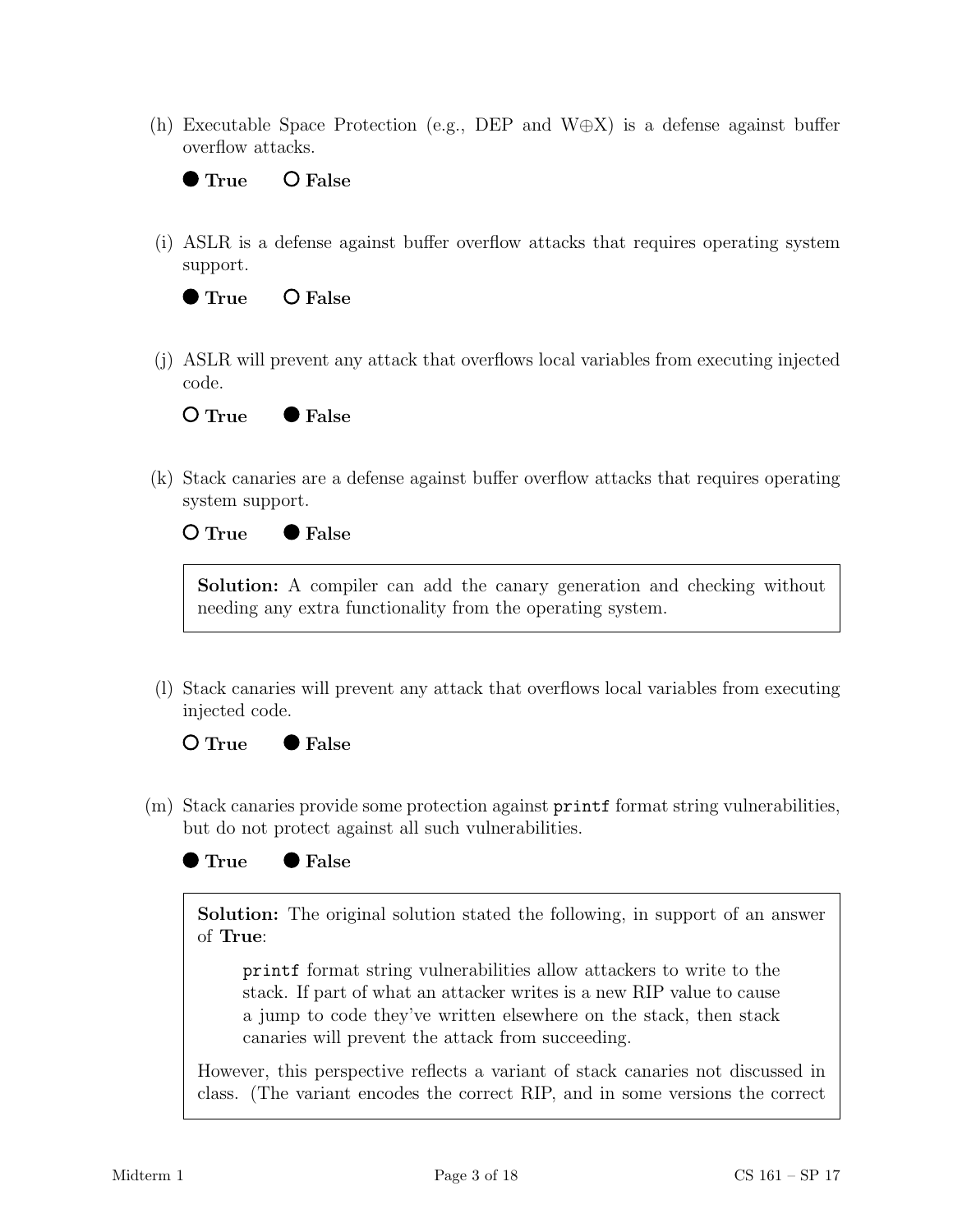SFP, into the canary.) As discussed on Piazza, for "vanilla" stack canaries, an attacker who is at all careful can always avoid altering the canary. Thus, the correct answer is False, as such canaries do not provide any protection.

This other part of the original solution remains correct regardless of the type of canary:

On the other hand, other forms of format string vulnerabilities read data from the stack but do not alter stack contents; or write onto the stack in pinpoint locations (for example, to alter the value of a variable). Stack canaries cannot prevent these attacks.

(n) AMD's NX feature, and Intel's similar XD feature, provide protections against XSS attacks.



(o) If a web page from abc.com includes a script from xyz.com, the Same Origin Policy puts the script from xyz.com in the abc.com origin.



True O False

Solution: When discussing the SOP, we pointed out this important "exception" when loading Javascript. It enables the use of Javascript "libraries". One example we used was how many web sites will include a Google Analytics script, which they load from one of Google's servers (and thus it comes from one of Google's origins).

(p) The Same Origin Policy prevents XSS attacks if a browser implements it correctly.

O True ● False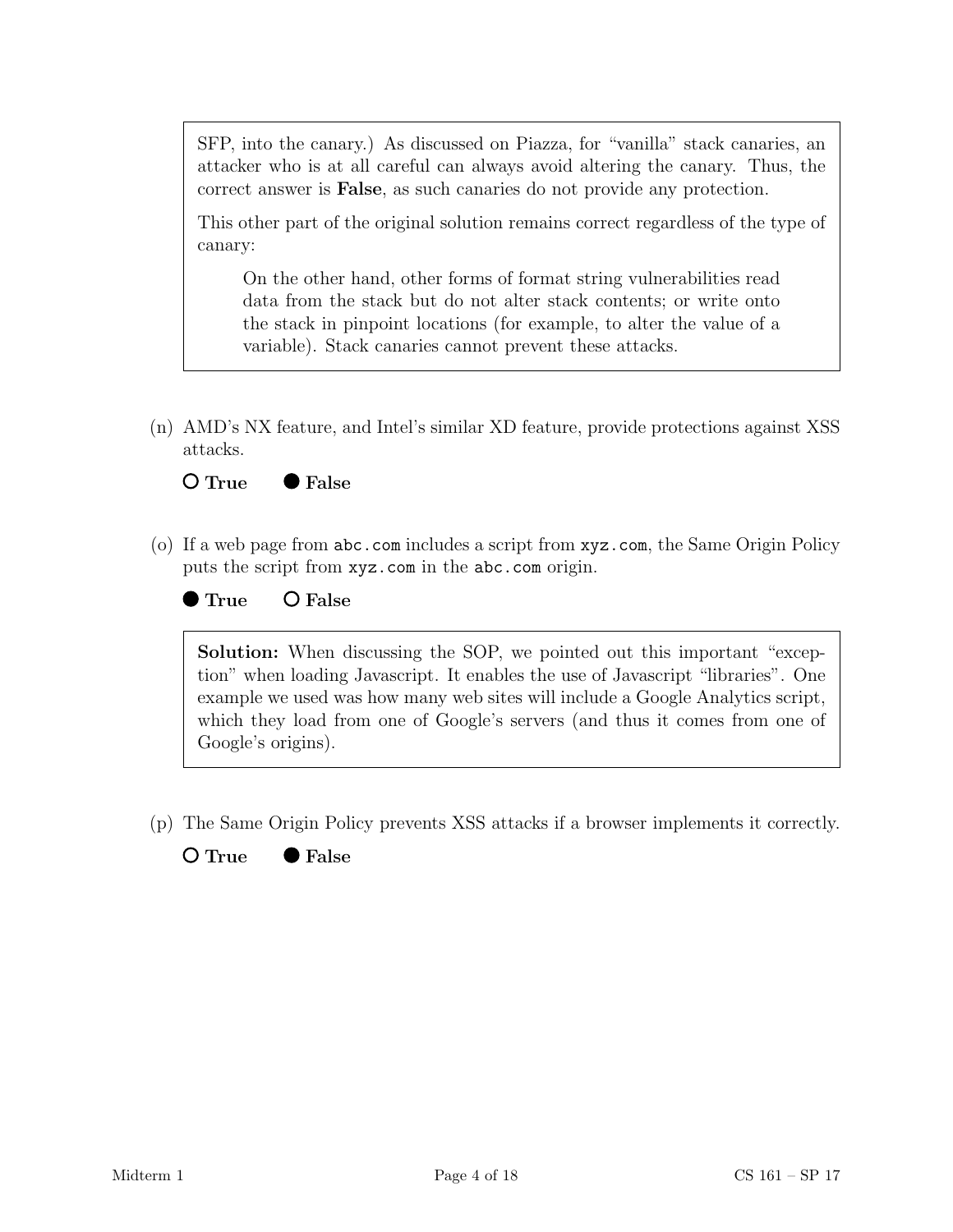### Problem 2 *Multiple Choice* (62 points)

both of two separate defenses.

- (a) (8 points) Many people lock valuables in a safe in their house in addition to locking the doors of the house. Mark ONE security principle that best fits with this approach:
	- Ensure Complete Mediation Defense in Depth Don't rely on security through obscurity **O** Privilege Separation Solution: The situation described requires an adversary to work their way past
- (b) (8 points) Bob places a duplicate key to his house under one particular stone in his front yard in case he forgets or loses his main key. Mark ONE security principle that best fits with his approach:
	- Ensure Complete Mediation Don't rely on security through obscurity  $\bullet$ Defense in Depth **O** Privilege Separation

Solution: Bob's approach fails if an adversary knows its details.

(c) (10 points) Assume that an airport wants to achieve two security goals: (a) passengers can only board planes if they have boarding passes issued in their actual name, and (b) passengers cannot board planes unless they have undergone a security inspection by the TSA.

Consider the following design that an airport uses to try to meet these goals. The airport operators arrange that passengers can only board an airplane if they:

- 1. show a boarding pass and photo ID at a TSA security checkpoint, for which the photo on the ID matches the passenger presenting it, and the name on the ID matches that on the boarding pass
- 2. pass through a TSA security inspection at that checkpoint
- 3. present a boarding pass at the gate when actually going onto the plane

Also assume that the TSA correctly carries out its inspections of passengers, their boarding passes, and their photo IDs.

Mark ALL of the following concepts that are relevant to analyzing whether the airport's design achieves goals (a) and (b). You should only consider the approach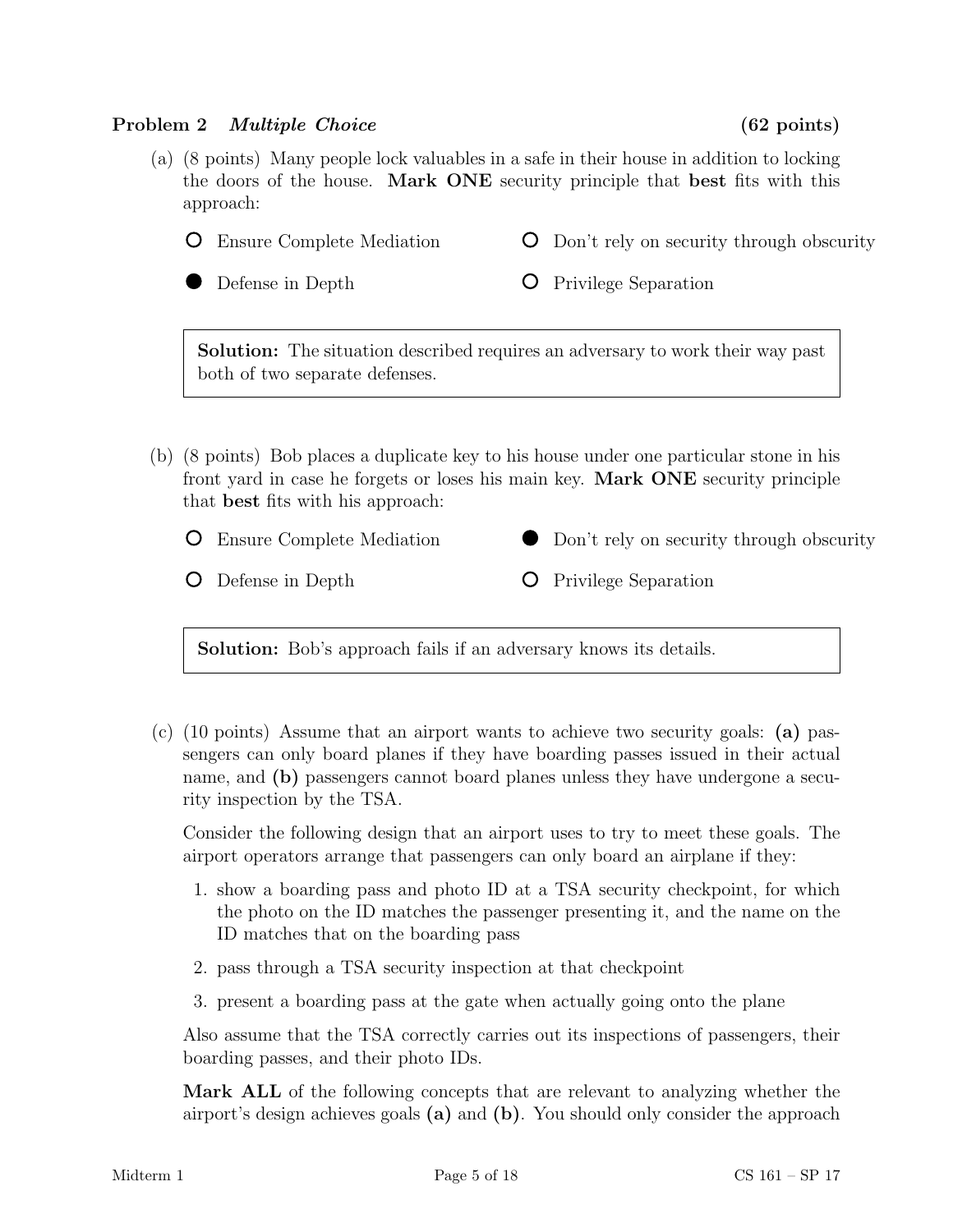as described above. Do not consider any additional facts that you happen to know about how airport security actually works.

- Code is Data and Data is Code
- TOCTTOU vulnerability
- Ensure complete mediation
- O Whitelisting

**O** Injection vulnerability

Solution: The airport needs to make sure that its checks always occur, hence there are concerns regarding ensuring complete mediation. In addition, the check for the photo ID match is done separately from passengers actually boarding a plane. This introduces a Time-of-Check-to-Time-of-Use vulnerability in that once past the TSA security check, two passengers can swap boarding passes, undermining one of the security goals.

As described, there are no instances of information being treated as instructions, which both "Code is Data and Data is Code" and "Injection vulnerability" refer to. In addition, "Whitelisting" refers to only allowing a restricted, predefined set of accesses. While the photo ID check restricts access, it does not do so using a predefined list. That would only be the case if the airport had a list of "approved fliers" and only allowed them past the security check. (Actual US airport security employs blacklisting: the TSA's "no-fly" list.)

There was considerable discussion on Piazza regarding just what constitutes a whitelist. The key notions concern: (1) a list created ahead of time, and not data-dependent (e.g., not created per-user), (2) analyzed to establish its safety properties, (3) analyzed to determine that it's not overly restrictive.

(d) (12 points) Which of the following attacks can web servers protect against by sanitizing user input? Mark ALL that apply, even for cases where there are better ways to protect against the attack than sanitization.

| $\bullet$ XSS   | $\bullet$ Phishing        |
|-----------------|---------------------------|
| $\bigcirc$ CSRF | <b>O</b> Drive-by Malware |
| SQL Injection   | $\bullet$ Clickjacking    |

Solution: Sanitizing user input (more broadly, untrusted data) means transforming it in some fashion to remove or deactivate (say by quoting) elements that could be treated as instructions rather than data. This applies to XSS (for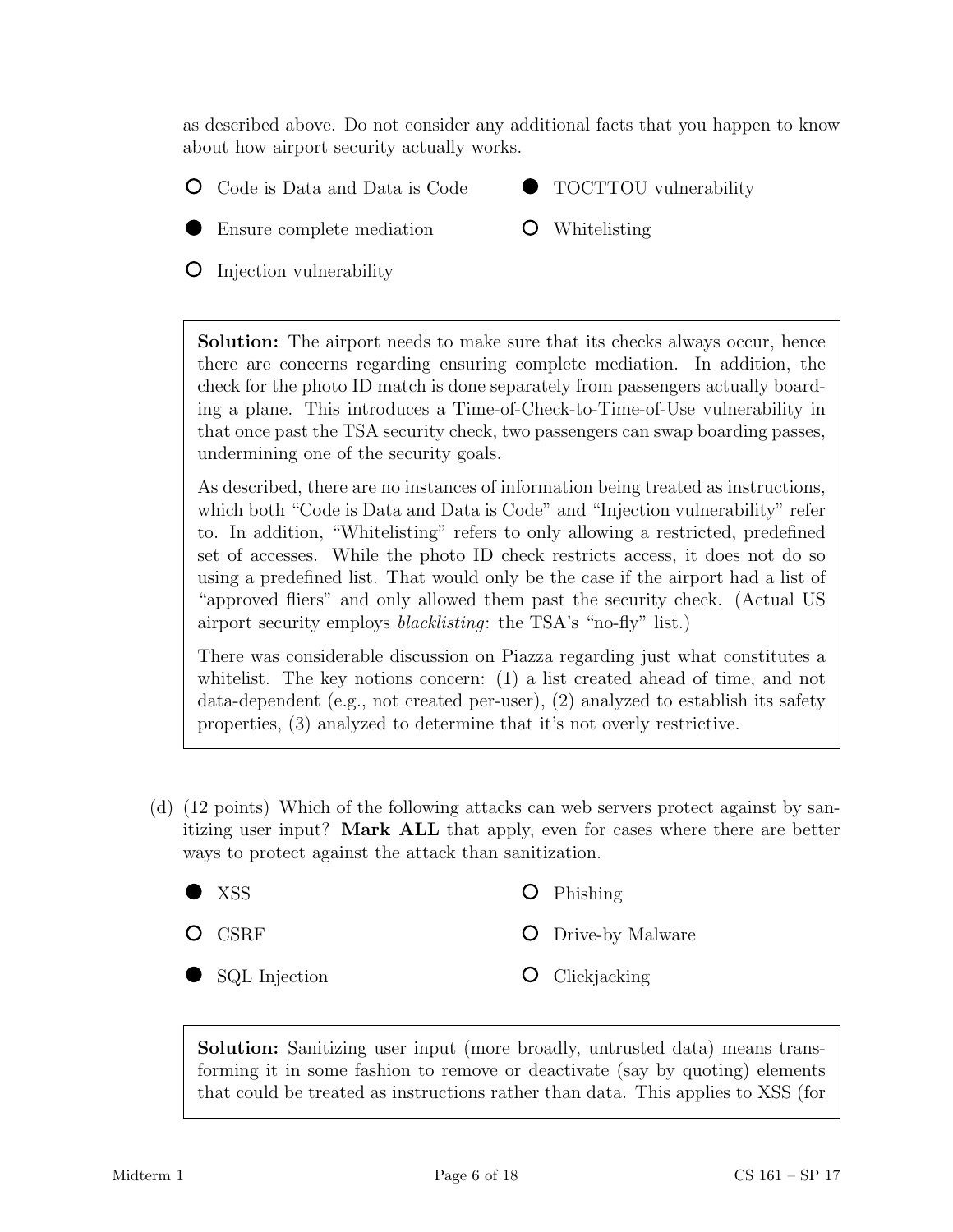which untrusted data can be sanitized by removing  $\langle$ script $\rangle$  tags, for example), and to SQL Injection (for example, escaping single quotes, though this is tricky to get right).

CSRF vulnerabilities have to do with how websites structure the actions that users take. A CSRF attack looks identical to a legitimate request; thus, sanitization can't help with blocking them.

Phishing attacks and drive-by malware target browsers rather than web servers.

In Clickjacking attacks, target web servers receive requests that look identical to legitimate requests.

- (e) (12 points) Which of the following are defenses against XSS vulnerabilities? Mark ALL that apply.
	- Use browsers written in a memorysafe language Prevent webpages from being framed by other domains
	- Use Content Security Policy headers to turn off inline scripts
- Make sure that browsers enforce the Same Origin Policy
- Always set cookies using the "secure" flag
- Use HTML escaping

Solution: XSS vulnerabilities exist due to web servers either (1) allowing users to store enriched HTML content in a manner such that other users can view it (Stored XSS), or (2) including in a reply elements derived from the URL that was sent to make the corresponding request.

CSP can defend against XSS vulnerabilities by controlling which scripts a browser will execute. In particular, one of the most powerful features of CSP in this regard is that it disables executing of "inline" scripts, meaning those that are directly included in web pages returned by the server.

HTML escaping will transform the meta-characters used in XSS into alternative representations that a browser will treat as data (e.g.,  $klt;$ ; script $krt$ ; instead of <script>) rather than instructions.

XSS attacks reflect logic flaws (unintended functionality) rather than memorysafety vulnerabilities, so using a memory-safe language won't help.

The "secure" flag for cookies causes cookies to only be sent over a secure network channel (using HTTPS rather than HTTP). In XSS attacks, how the script is conveyed over the network does not matter.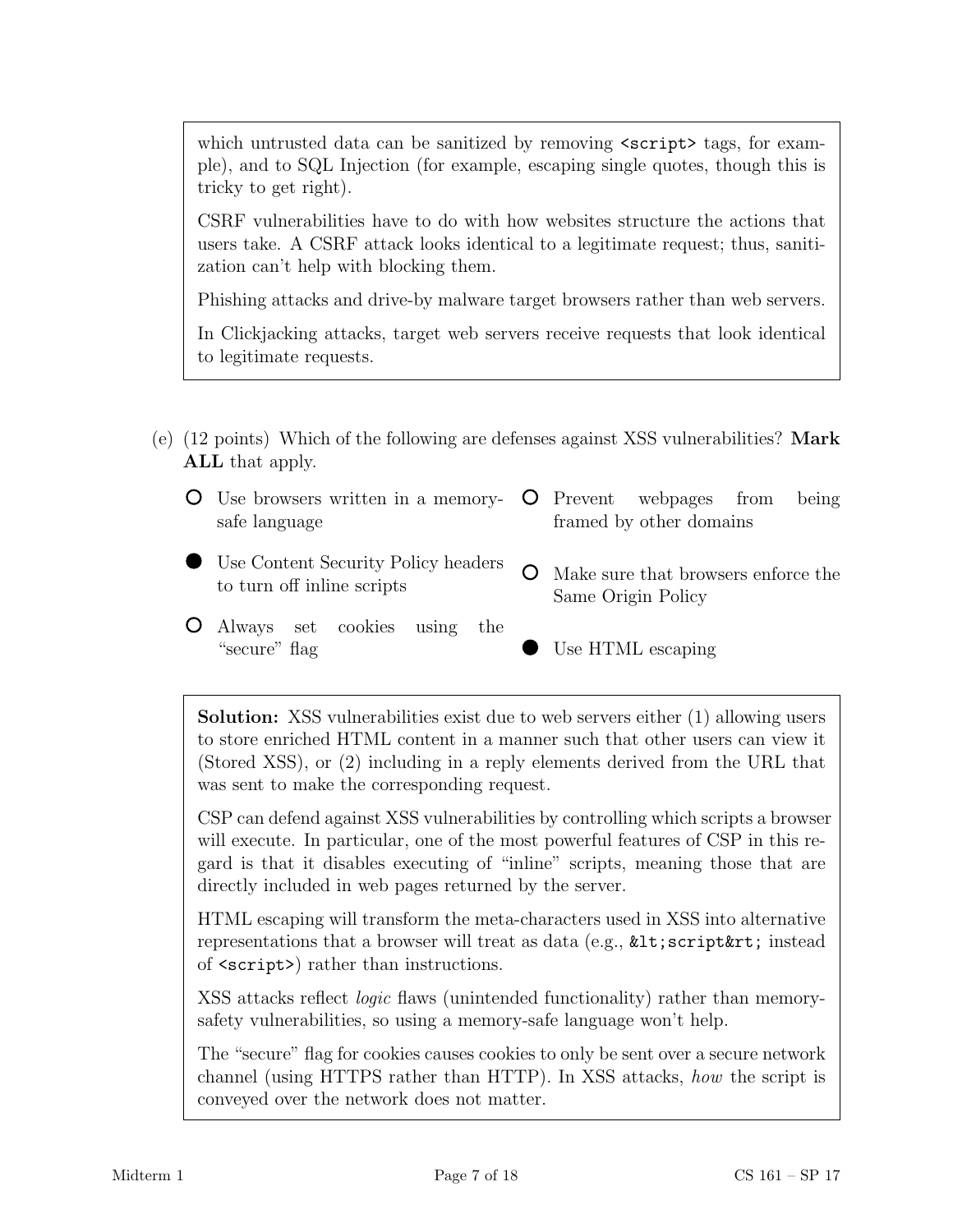Preventing webpages from being framed helps against *clickjacking* attacks, but attackers do not need to use frames in order to launch XSS attacks.

The main goal of XSS attacks is to fool browsers into executing Javascript from a target site's origin rather than from the attacker's origin (hence, "cross-site" in the name). The trickery is necessary because browsers do in fact enforce the Same Origin Policy. Thus, the SOP does not help to defend against XSS vulnerabilities—it's what inspires attackers to figure them out in the first place.

(f) (12 points) Suppose that the Acme Browser ensures that the URL displayed at the top of a given window (in the "address bar") always accurately reflects the URL of the page the browser is displaying in that window. It is not possible for any script to alter what's shown as the URL, nor to overlay text on top of the address bar.

Alice, a security-minded user, runs Acme browser. She loads a page from hohum.com. The address bar displays  $http://hohum.com/path, where path contains a bunch$ of text (all of which fits into the address bar, and thus is visible). Alice has no information about the trustworthiness of the hohum.com site.

By carefully inspecting the URL in the address bar, for which of the following Web security attacks can Alice at least partially defend herself. Mark ALL that apply. Do not mark an attack if Alice can only possibly *detect* that the attack happened. Only mark attacks that she can (at least sometimes) keep from happening.

| $O$ CSRF               | <b>O</b> Reflected XSS   |
|------------------------|--------------------------|
| $\bullet$ Clickjacking | $\bigcirc$ SQL Injection |
| $\bullet$ Phishing     | <b>O</b> Stored XSS      |

Solution: In one form of clickjacking attack, the attacker displays a legitimate page in an iframe and puts above it invisible elements to capture the input the user attempts to provide to the legitimate page. We saw this example in lecture with capturing keystrokes meant to be sent to Calnet authentication. Alice can defend herself against this scenario by observing that the URL shows evil.com rather than something like xyz.berkeley.edu.

Many phishing attacks display a page for the user that looks legitimate but in fact is a mock-up. We saw this in lecture for the fake Paypal account confirmation pages. Alice can defend herself against such attacks by observing that the URL shows evil.com rather than something like paypal.com.

In a CSRF attack, the cross-site request happens *automatically*. There is no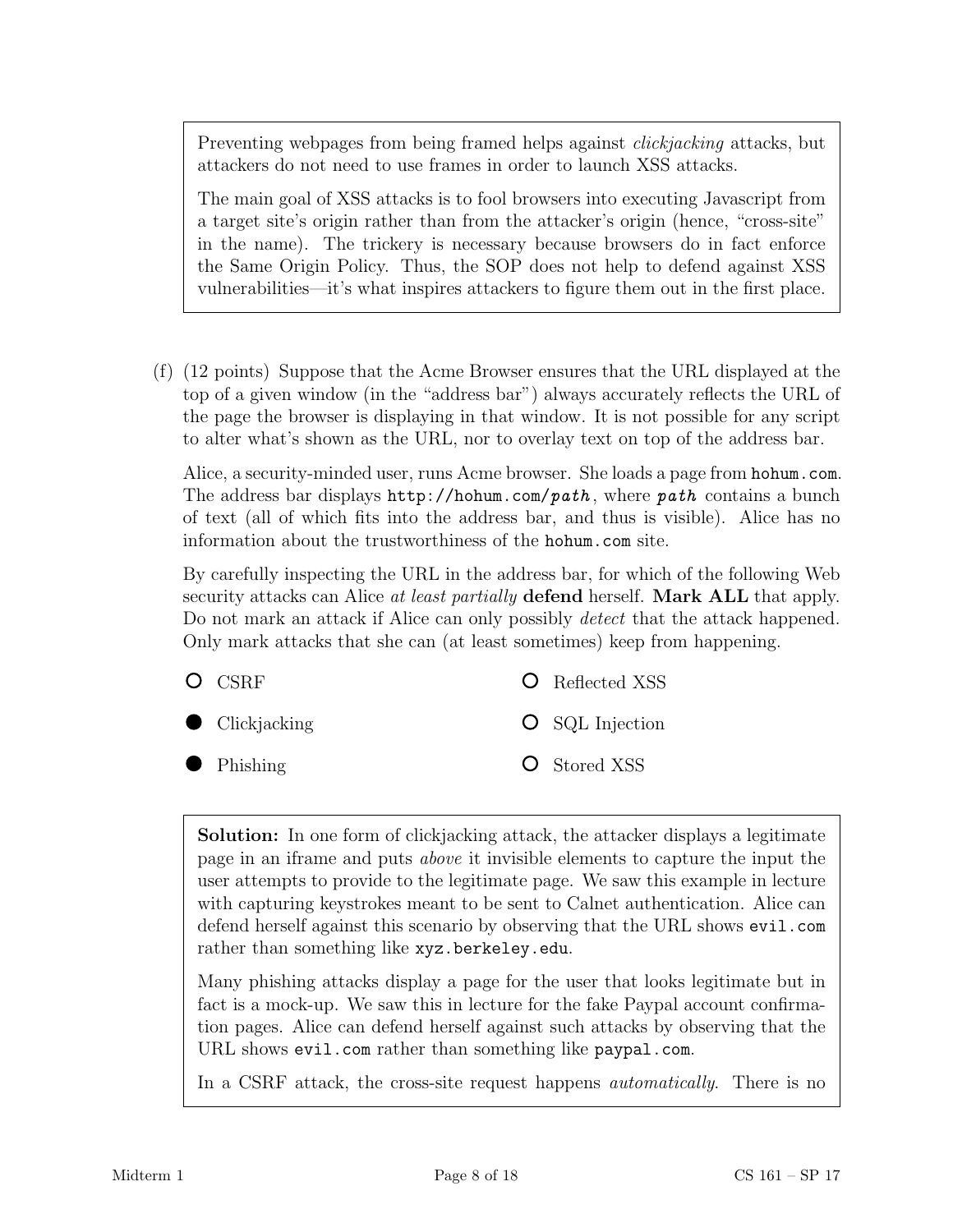opportunity for Alice to protect herself by inspecting the URL of the page she loaded.

In reflected XSS, the user clicks on a link that will reflect a script off of a target web server. However, until Alice clicks on the link (at which point it's too late), all she will see in the URL bar is the name of the page that includes the link, such as evil.com.

SQL injection attacks target servers rather than browsers. Alice would only observe one if for some reason an attacker decided to launch it through her browser. Even so, she would not see anything in the URL itself that would enable her to prevent the attack; she might be able to tell after the attack occurs that a suspicious URL was loaded.

In stored XSS, if Alice has not yet visited the part of target.com that includes the attacker's stored script (which is what is required for her to prevent the attack, as opposed to detect it), she will not observe any indication of the threat in the URL bar.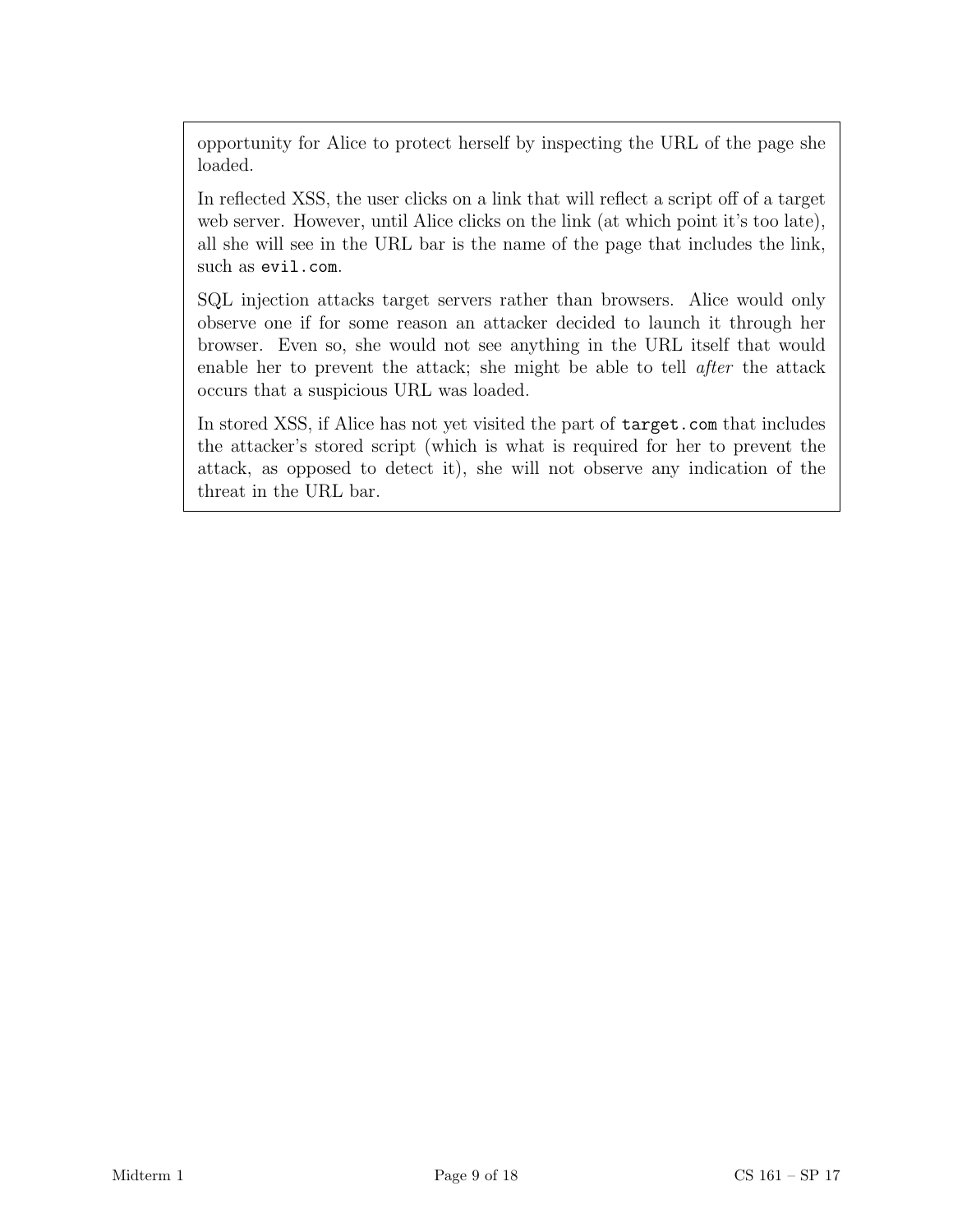Problem 3 Reasoning About Memory Safety (58 points)

Consider the following code:

```
1 \times Copy n characters from src into dst starting at
2 \times ds t 's start_at 'the character.
3 \times 14 void copy_at ( char *dst, char *src, int n, int start_at) {
5 for (int i = 0; i < n; i++) {
6 dst [i + start_at] = src [i];
7 }
\vert
```
(a) (12 points) Write down a precondition that must hold at line 6 to ensure memory safety.

### Solution:

```
Requires: src != NULL && dst != NULL &&
  0 \leq i \leq size(src) & &
  0 \leq i + start_{at} \leq size (dst)
```
Note that here  $i + start_{at}$  is referring to C arithmetic, not to mathematical arithmetic. The difference is important because the former includes the possibility of overflow. (The simpler constraint of  $0 \leq$  start\_at does not suffice, since  $i + start_at$  could overflow.)

An equivalent solution—a bit more clunky but also more explicitly clear would be to add  $\ldots$  && i + start\_at <= MAXINT, with the understanding that MAXINT denotes the largest representable signed integer.

Also note that simply stating "src and dst are valid pointers" does not suffice, because a NULL pointer is a valid pointer. We mentioned in lecture that for simplicity we often *leave out* the term " $\ldots$  is a valid pointer" when talking about pointers, as done in the solution above.

One minor error is to misphrase the statement that the pointers must not be NULL, such as using \*src != NULL.

Some students used strlen() to express size constraints on src and dst. This is not quite correct, because the function does not only apply to C strings but also arrays of bytes (which are also defined in C using char\*); nothing in the function relies on NUL-termination of strings, and in fact the code will continue beyond a NUL if one is present. Finally, strlen() could itself introduce a memory-safety issue if in fact the string is not properly NUL-terminated. (One could address that fact by stating that the precondition requires src and dst to be "well-formed strings".)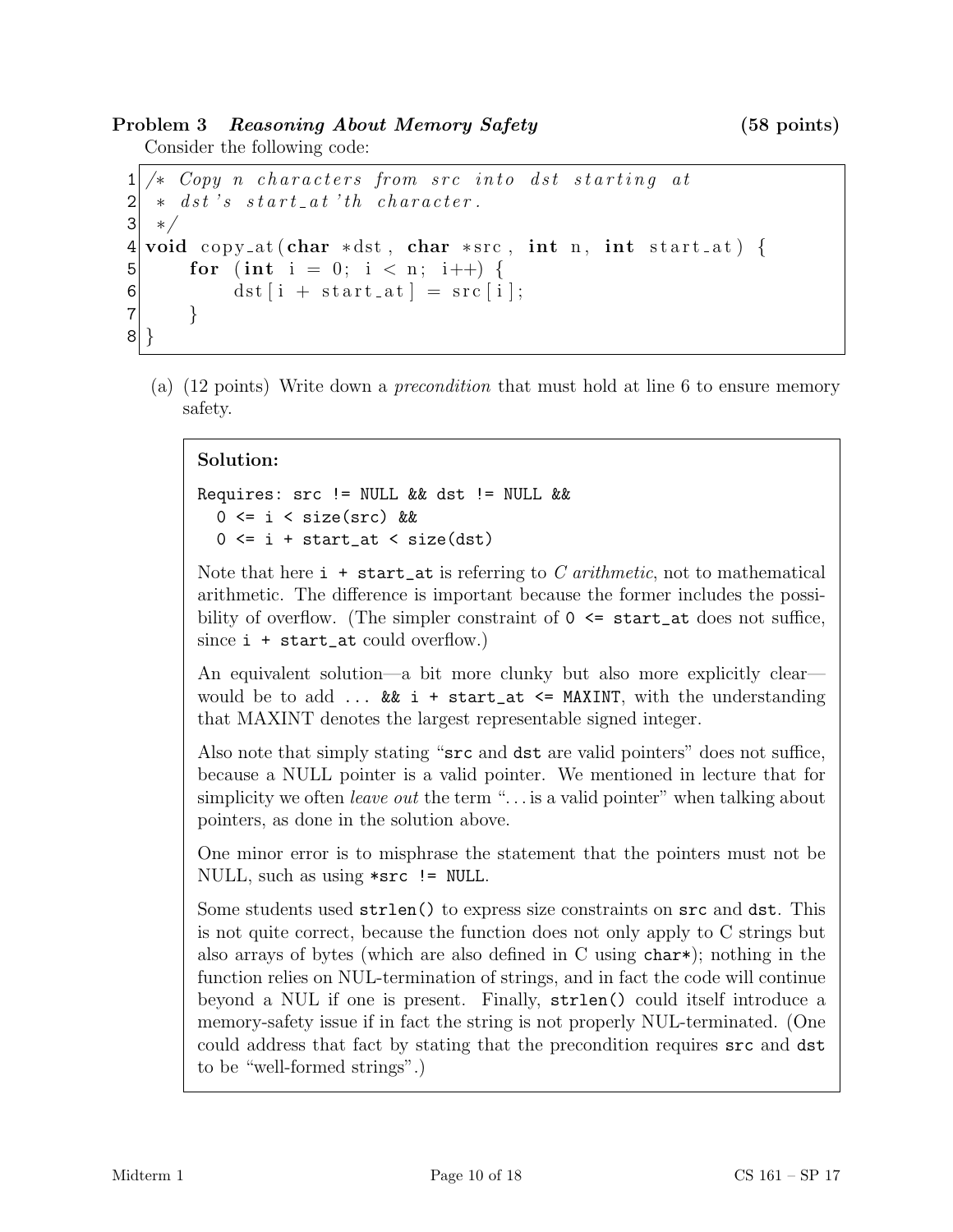In preconditions and the like, the proper way to refer to the size of the memory region pointed to by a pointer X is  $size(X)$ . Some students used  $sizeof(X)$ ; this actually has a different meaning, but we allowed it because we felt it was clear the student understood the concept they wanted to convey. We similarly allowed  $len(X)$ , which is not a term we've used in a memory-safety context, but whose intended meaning was clear.

(b) (16 points) Write down a precondition that must hold when the function is called to ensure memory safety. As usual, your precondition should not unduly constrain the operation of the function.

### Solution:

```
Requires: src != NULL && dst != NULL &&
  n <= size(src) &&
  0 \leq start_at && 0 \leq n + start_at \leq size (dst)
```
We can determine the elements of the function's precondition by inspecting what we will need to support the memory-safety precondition in the previous part.

Here again we use C arithmetic for the term  $n + start_{at}$ . We could replace the term with  $n + start_at \leq MAXINT$ .

A common minor mistake here was to introduce some form of "fencepost" error, such as using  $n \leq size(\text{src})$  instead of  $n \leq size(\text{src})$ . Such errors slightly constrain the operation of the function.

(c) (15 points) Write down an *invariant* that always holds just **before** line 6. You can assume that the precondition you specified in part (b) is true when the function is called. For simplicity, you can omit from your invariant any terms that appear in the precondition from part (b) that will be true throughout the execution of the function.

Your invariant should allow you to establish that the precondition you stated in part (a) will then also be true.

#### Solution:

```
Invariant: src != NULL && dst != NULL &&
  0 \leq i \leq n \leq size(src) &&
  0 \leq i + start_{at} \leq n + start_{at} \leq size(dst)
```
Most of these terms appear in the function's precondition, and none of the variables in the precondition change during the execution of the function. So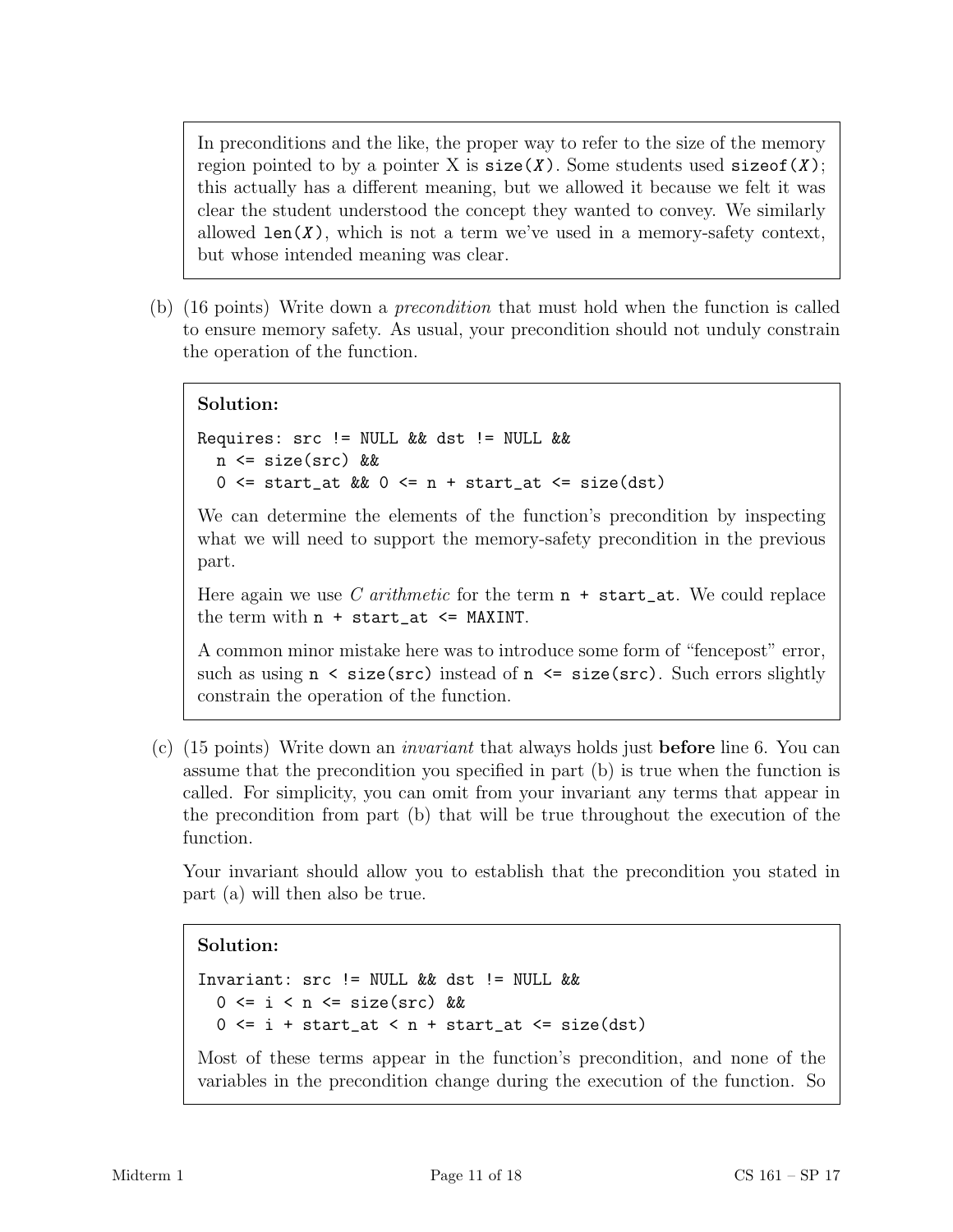you could write this invariant as simply:

Invariant:  $0 \le i \le n$  &&  $0 \le i +$  start\_at  $\le n$  + start\_at

and in fact the second clause immediately follows from the first clause (by adding start\_at to both sides of  $i \leq n$  — which is sound because our invariant in (b) establishes that n + start\_at does not overflow), so a solution of:

Invariant:  $0 \leq i \leq n$ 

also suffices. That invariant immediately follows from the loop's initialiation and iteration condition.

Again,  $i + start_at$  refers to C arithmetic, as discussed above.

A common mistake here was to write an invariant in terms of n rather than i. Such invariants do not allow us to prove that the memory-safety precondition (from part (a)) holds.

(d) (15 points) Write down an invariant that always holds just after line 6 executes (but before the loop iterates). The same as for part  $(c)$ , you can omit terms from part (b)'s precondition if they will be true throughout the execution of the function.

Your invariant should allow you to establish that your invariant in part (c) will always hold when the loop iterates.

Solution: This is the same as in part (c). Line 6 does not alter the value of any of the variables in that invariant.

A common small mistake here was to update (c)'s invariant to reflect i having undergone the increment listed at line 5. The phrase "just **after**" specifically indicates that nothing further has executed other than line 6, as does the term "Before the loop iterates", because loops "iterate" by applying their increment operation and then checking the guard condition.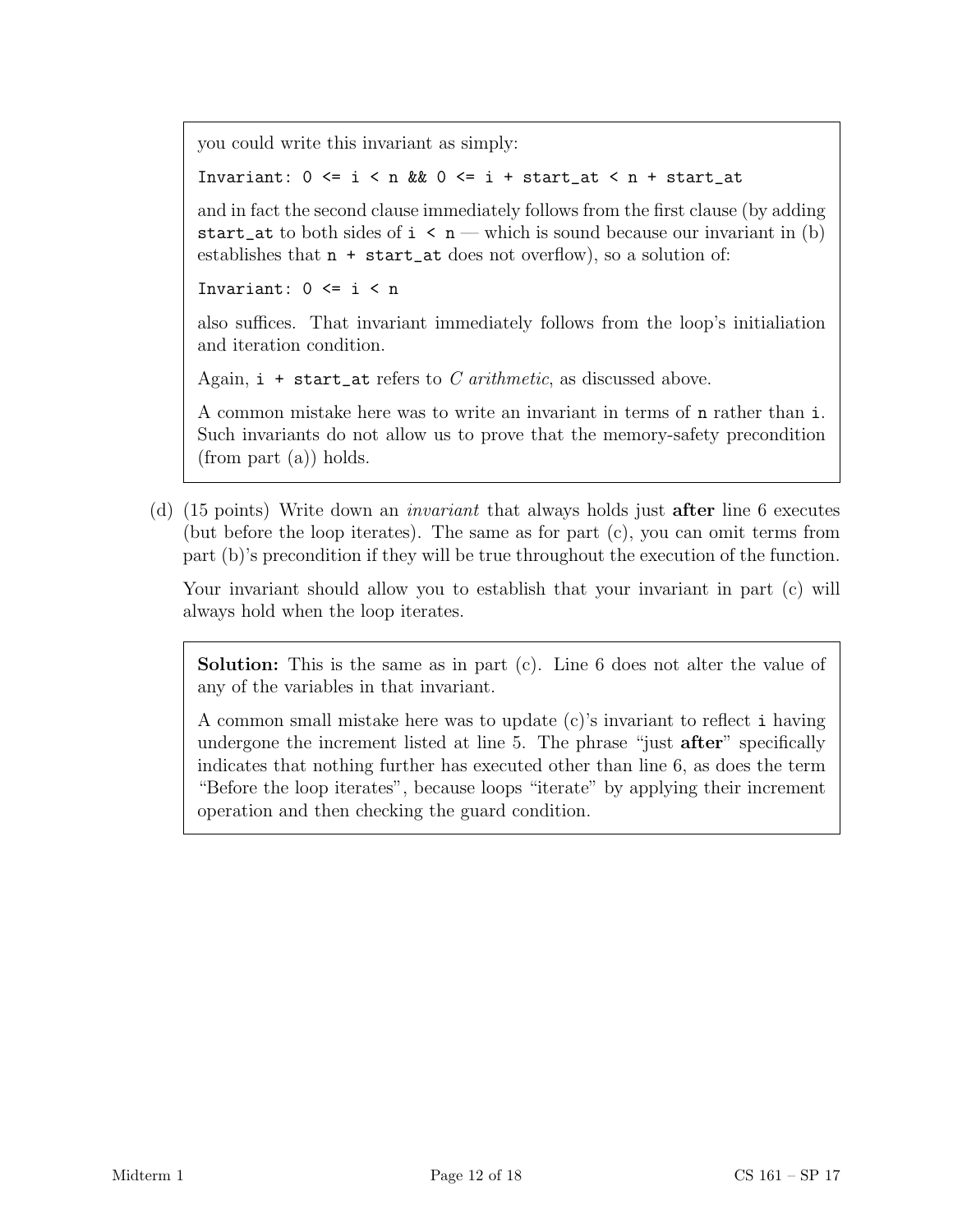### Problem 4 Browser Security (56 points)

Neo has decided to build a new web browser, BerkBrowser, which mimics the design of the Chromium web browser. BerkBrowser works by splitting the browser into two separate processes:

- 1. A *renderer* process, which is in charge of processing a website's code and resources (HTML, CSS, Javascript, images, videos) to generate the webpage's DOM and to then display the webpage's content to the user. It is also responsible for enforcing the Same Origin Policy (SOP).
- 2. A kernel process, which is in charge of managing the browser's persistent state (cookies, bookmarks, passwords, downloads) and mediating access to the user's local file system (e.g., downloads and uploads).

When a user visits a website using BerkBrowser, the renderer process parses and displays the webpage to the user. As the website's code makes various requests, the renderer performs SOP checks and allows/denies the actions as appropriate. Under this architecture, the renderer process cannot access the user's local filesystem, and must communicate with the kernel process via a small and bug-free API in order to access files on the user's machine. If a website wants the user to upload a file, the renderer will send an API call to the kernel process, which will display a dialogue window where the user can either choose to close the window (not upload anything), or select a file to upload. If a user needs to download a file from a website, the renderer will send an API call to the kernel process, which will display another dialogue window to the user that asks if the user would like to accept or reject the download. If the user accepts, the file is downloaded into the browser's Downloads folder. If the user rejects, the file download is blocked.

For parts A and B, mark your multiple choice answer and then write a one-sentence explanation in the space below each question.

For part C, write your answer in the space below the question; keep your response  $\leq 4$ sentences.

- (a) (16 points) Mark ONE of the following security principles that best describes the BerkBrowser's architecture.
	- Consider Human Factors
	- Detect If You Can't Prevent
	- Don't Rely On Security Through Obscurity
	- Least Privilege Principle
	- Use Fail-Safe Defaults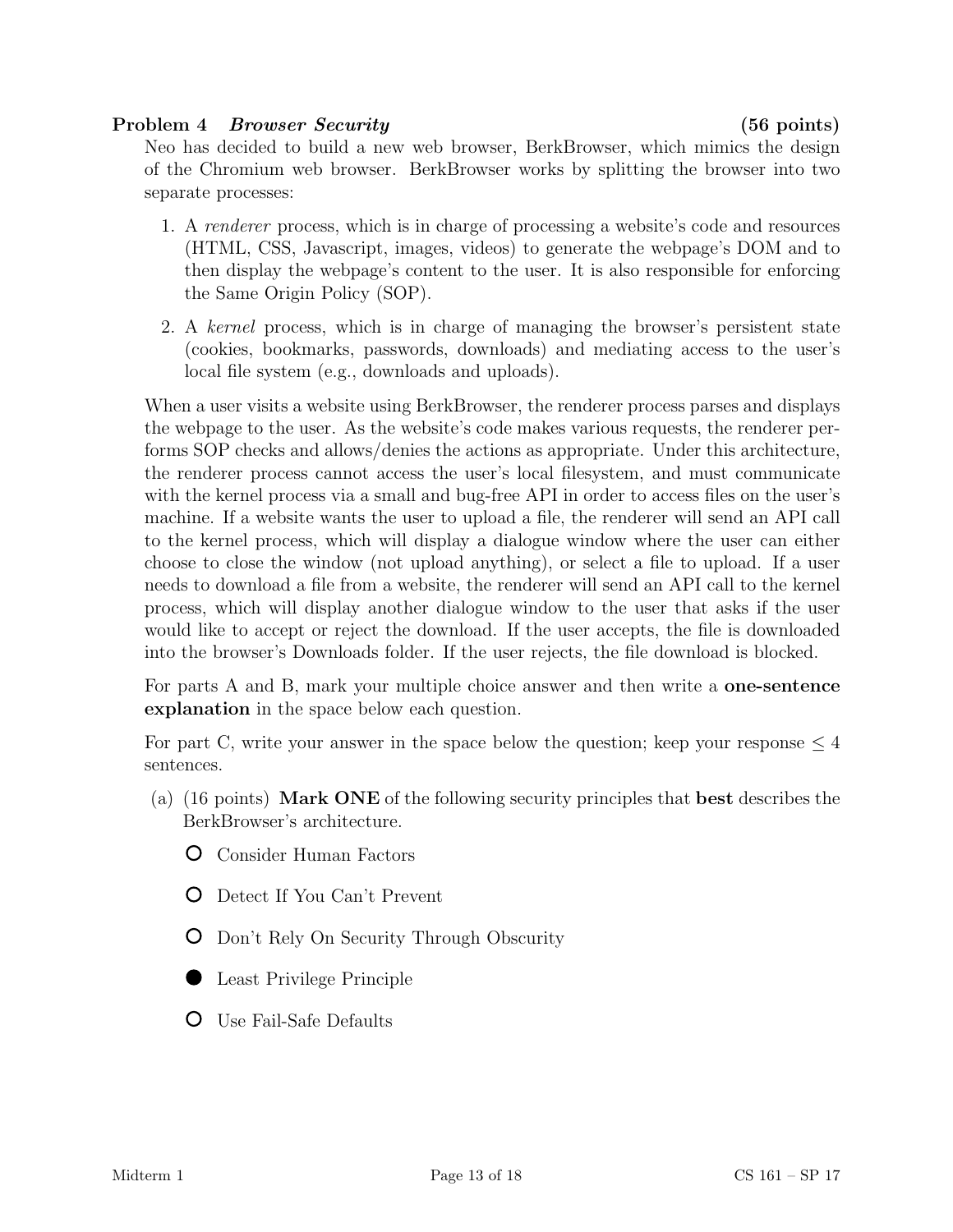Solution: The renderer process is given a restricted set of capabilities; it cannot access the user's local filesystem/data without asking the kernel process for permission. This reflects a Least Privilege design.

Some students argued that the emphasis on dialog boxes in the discussion of BerkBrowser's architecture reflected Consider Human Factors. While there's some modest merit to that argument, such answers only received partial credit, since the best answer is the one that goes to the heart of the architecture, namely the privilege-separated design.

- (b) (20 points) Mark ALL of the following web attacks that this architecture is primarily designed to mitigate.
	- XSS Attacks
	- **O** SQL Injection
	- Phishing
	- Drive-by Malware
	- O CSRF

Solution: If the renderer is compromised, an attacker still cannot read/write/execute files on the user's local machine (assuming the kernel process isn't also exploited). All of the other attacks are possible if the renderer is compromised, since they do not rely on altering the browser's execution.

(c) (20 points) Suppose that Bob is using the BerkBrowser to surf the web. He visits his banking website, makes some transactions, but does not log out afterwards, so his cookie does not expire. He then navigates his browser to his favorite news website, but accidentally clicks on an ad that takes him to evil.com. This malicious website manages to exploit a vulnerability in the renderer process that allows evil.com to completely compromise and control the renderer, but not the kernel process.

Can the malicious website cause transactions to occur from Bob's bank account? If your answer is Yes, briefly describe how the attack would work. If your answer is No, explain why BerkBrowser's architecture prevents this attack.



Explanation: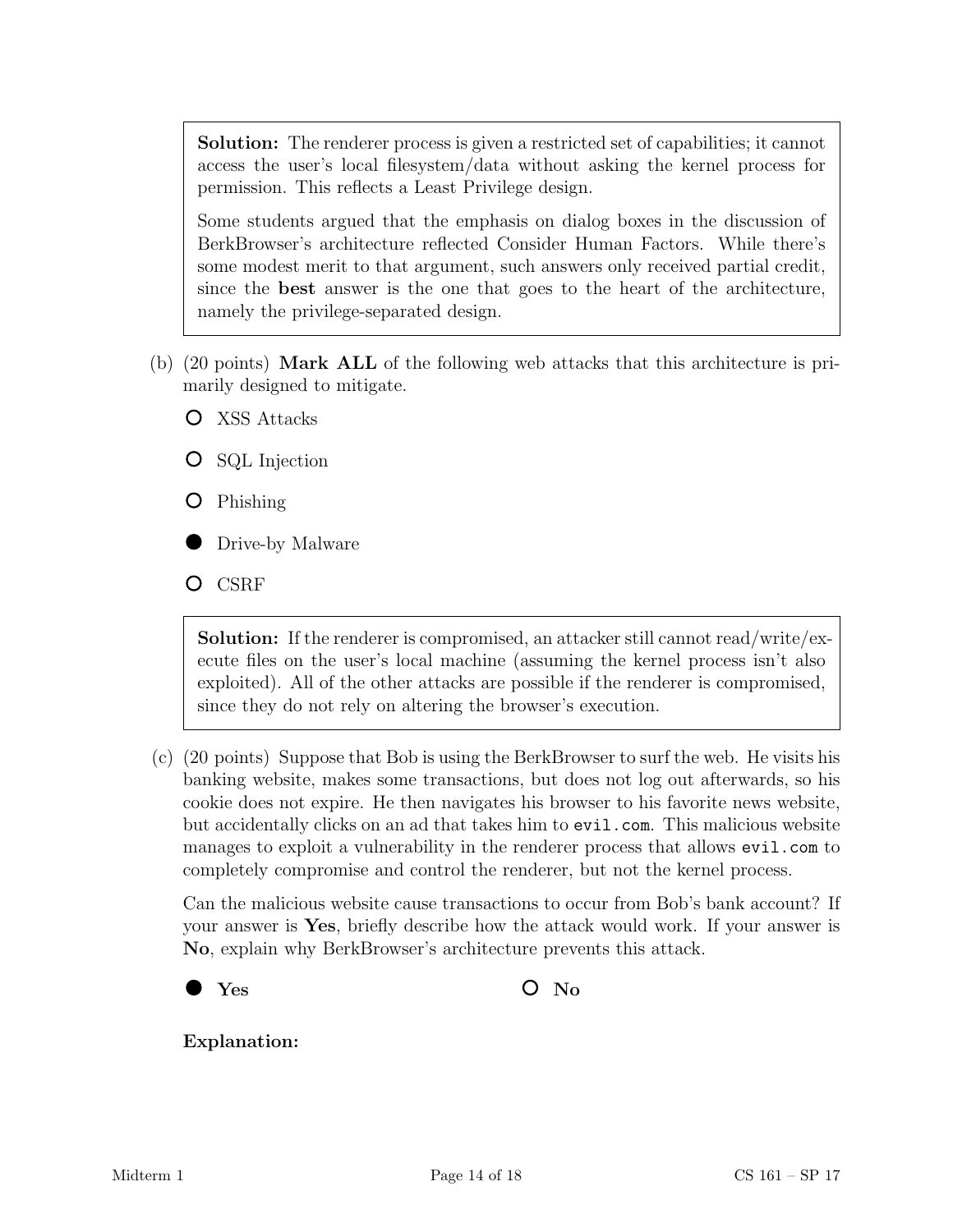Solution: The renderer process is compromised, so the attacker can arbitrarily get around the Same Origin Policy protections.

Two weaker forms of attack appeared frequently in student answers. In the first, the attacker uses their position inside the browser to set up situations that fool the user in some fashion into taking an action the user doesn't intend. While such an attack will work, it misses the key notion that the attacker has the power to directly issue Web requests, and thus no need to try to trick the user into issuing them, so this answer received only partial credit.

In the second, the answer posits that the web server of Bob's bank has some vulnerability which the attacker then leverages. These answers received only a small amount of credit, as they lack the core notion that the attacker has gained a powerful vantage point by compromising the renderer process.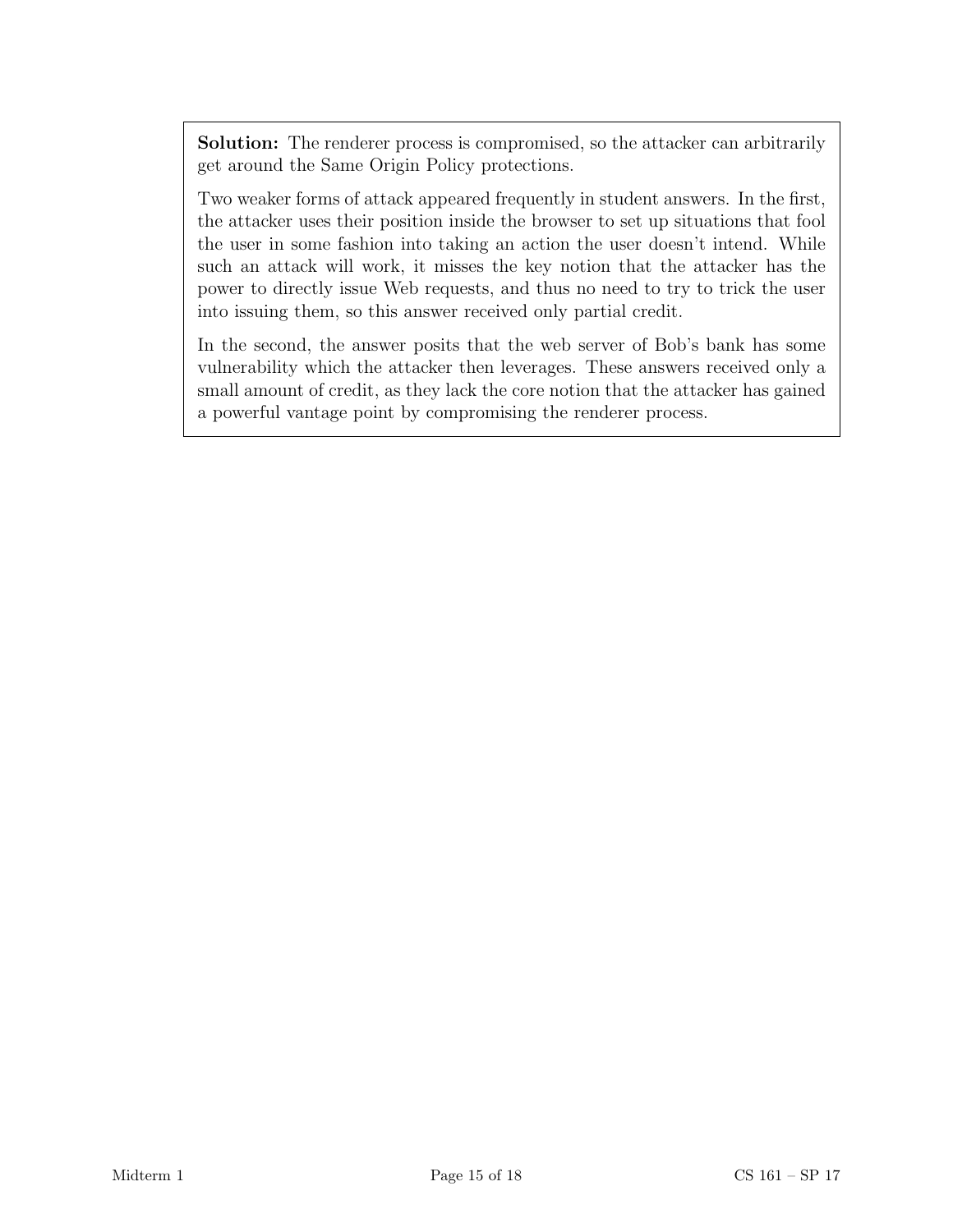# Problem 5 I don't think you heard me ... (60 points)

Assume the code below has been compiled to use randomized stack canaries, and is run with data execution prevention (e.g., DEP), and ASLR applied to the stack segment. ASLR is not applied to other memory regions.

How might an attacker exploit a vulnerability in this code to execute the command "/bin/rm -R /home/enemy/ $\ast$ ", deleting all of the files of user "enemy"?

```
/* DEP will be enabled! :o */
void run(char* cmd) {
  system(cmd);
}
void print_twice_the_fun(char* x) {
  printf("%s %s\n", x, x);
}
int main() {
  // random unpredictable stack canary will be used!
  char first[32];
  void (*printfn)(char*);
  char second[4];
  printfn = &print_twice_the_fun;
  gets(first);
  gets(second);
  printfn(first);
}
```
Use the following assumptions:

- 1. The server is on an IA-32 platform with 4-byte words (recall it's also little endian).
- 2. The stack is aligned at word granularity.
- 3. Local variables of each function are placed on the stack in the order they appear in the source code.
- 4. The address of the first instruction of the run function is 0x11111110.
- 5. The address of the first instruction of the *print\_twice\_the\_fun* function is 0x11111250.
- 6. The address of the first instruction of the *main* function is  $0x11111500$ .
- 7. A randomized stack canary protects the main function's RIP.
- 8. Data execution prevention is enabled.
- 9. ASLR is enabled for the stack segment.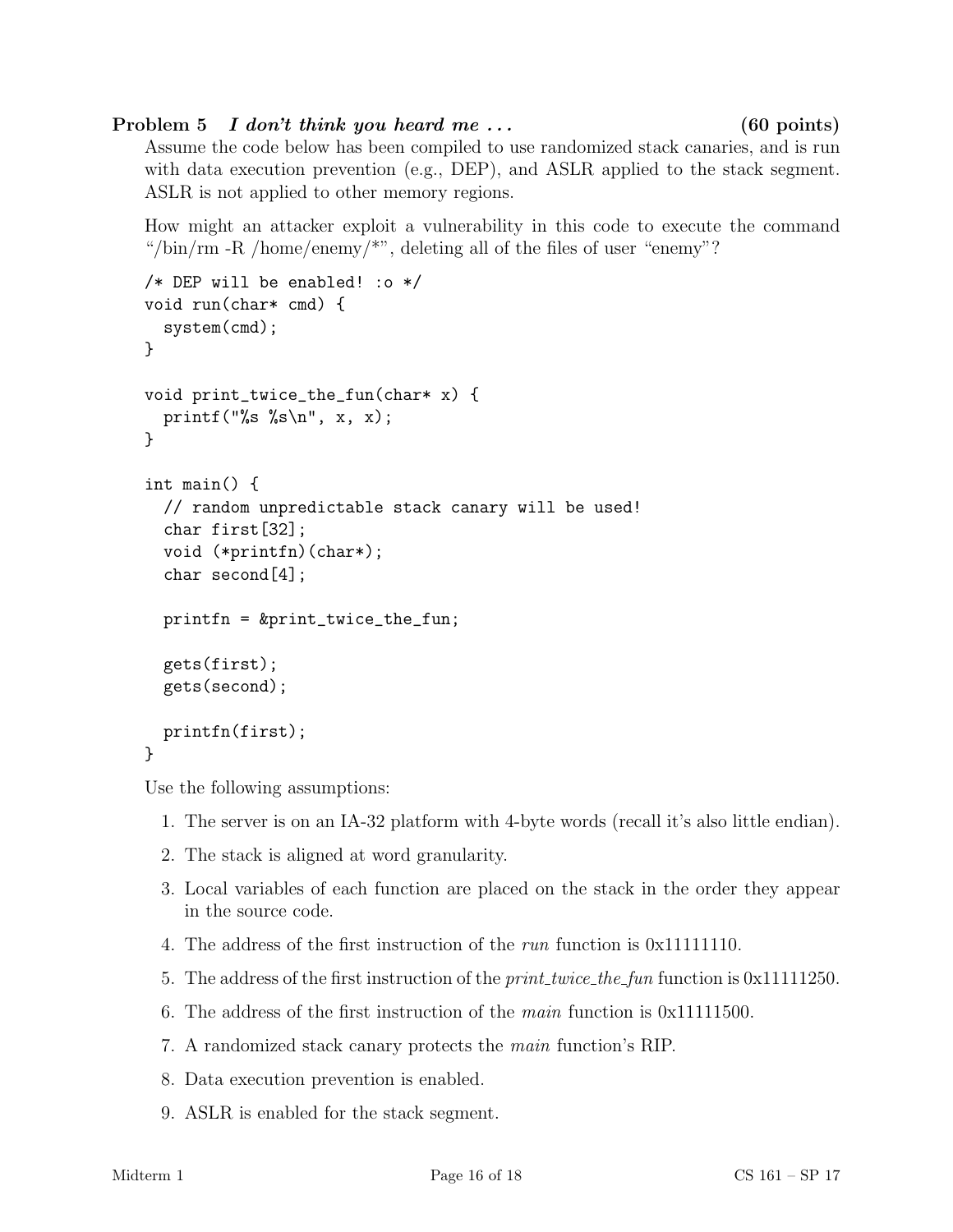Answer the following:

- (a) (30 points) For each defense mechanism below, describe why the code is still vulnerable even using this defense.
	- 1. Randomized stack canary

Solution: Stack canaries do not protect local variables, rather they protect the RIP. In particular, this code has a function pointer that is a local variable in main. This function pointer will not be protected by stack canaries and is later called within main, meaning it can be overwritten with a buffer overflow and executed.

Note that the problem asks for why the given code remains vulnerable; not for weaknesses in the defense in general. Thus, to earn at least partial credit an answer had to convey the relevance to the particular code. Only listing general defense weaknesses did not suffice for partial credit.

Also, there was ambiguity regarding whether for this question one should analyze each defense in isolation, or issues with it given that the other two defenses were also in use. We intended the latter, but constructed a grading rubric that provided potentially full credit for either interpretation.

2. DEP

Solution: DEP marks memory pages as writeable but not executable, or executable but not writable. This indicates that anything (such as the stack) which the attacker might be able to inject code into will not be executable, so instead the attacker must use existing code (which is executable already). This code is vulnerable because the function pointer can be overwritten to point to any existing code, such as the *run* function, which will be allowed to execute under DEP.

3. ASLR on the stack

## Solution:

ASLR on the stack means memory addresses for things on the stack will be unpredictable. However, the layout of other memory regions, notably the TEXT segment, will not be randomized. This indicates that existing code, such as the function run, will be at deterministic and predictable locations, since they reside in the TEXT segment. Thus with this code, an attacker can overwrite the function pointer to execute the run function. In addition, the run function already accepts the *first* buffer as an input, so the chosen command string can simply be supplied as the first gets input, without